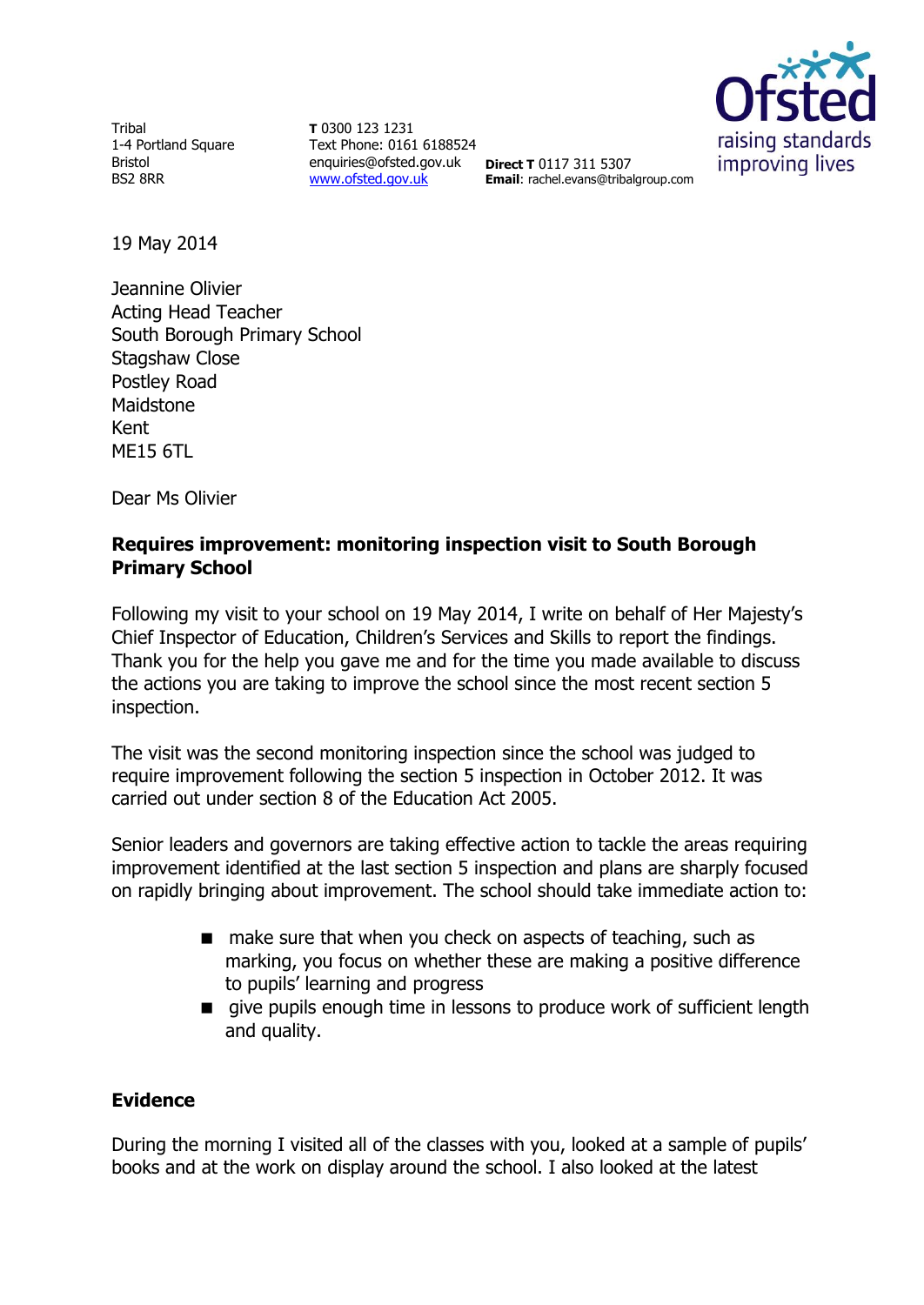

information about how well the pupils are achieving in reading, writing and mathematics and the most recent school improvement plan. I met with other leaders of the school, including the chair of the governing body. The local authority adviser sent me her most recent records of the regular review and challenge meetings.

## **Main findings**

There have been major changes since my last visit in January 2013. You became the acting headteacher shortly after that visit and the school was supported during your absence by another Kent school. The governing body has changed significantly and now has strong and effective leadership. Several key responsibilities, such as the leadership of English, have also been reviewed and reallocated.

There are clear routines being used across the school, such as systems for planning and marking pupils work and for managing behaviour. There is a regular and accurate system for checking on how well pupils are developing their reading, writing and mathematics skills. These are linked to meetings when class teachers, the special educational needs coordinator, English and mathematics leaders discuss the progress or lack of progress and decide what action needs to be taken to speed up the rate of progress for all pupils. When changes are required, such as to improve the teaching of writing, staff are trained and given individual support, so that improvements are beginning to become normal practice. Staff are working more cohesively. For example, the nursery and reception staff work more closely together to plan appropriate provision for all of the youngest children. As a result, everyone knows what is expected of them and there a strong sense of team work and purpose.

The impact of the improvements can be seen in the rising standards in English and mathematics in all classes and the faster pace of improvement in most. There are examples of good quality work across different subjects, such as in Year 5, where pupils' built on their knowledge of history at the same time as practising their writing skills. You and your colleagues are aware that, in some cases, the rate of improvement needs to be even more rapid, so that pupils make up for previous slow progress. The signs are encouraging that this is happening.

There have also been significant improvements in pupils' behaviour. There are few instances now of poor behaviour and during this visit, pupils were cooperative and attentive in lessons. The atmosphere around school was focused and purposeful. In several classes, including the Year 6 class and in the Early Years Foundation stage, pupils showed considerable resilience and staying power, even when working on complex and challenging activities.

Ofsted may carry out further visits and, where necessary, provide further support and challenge to the school until its next section 5 inspection.